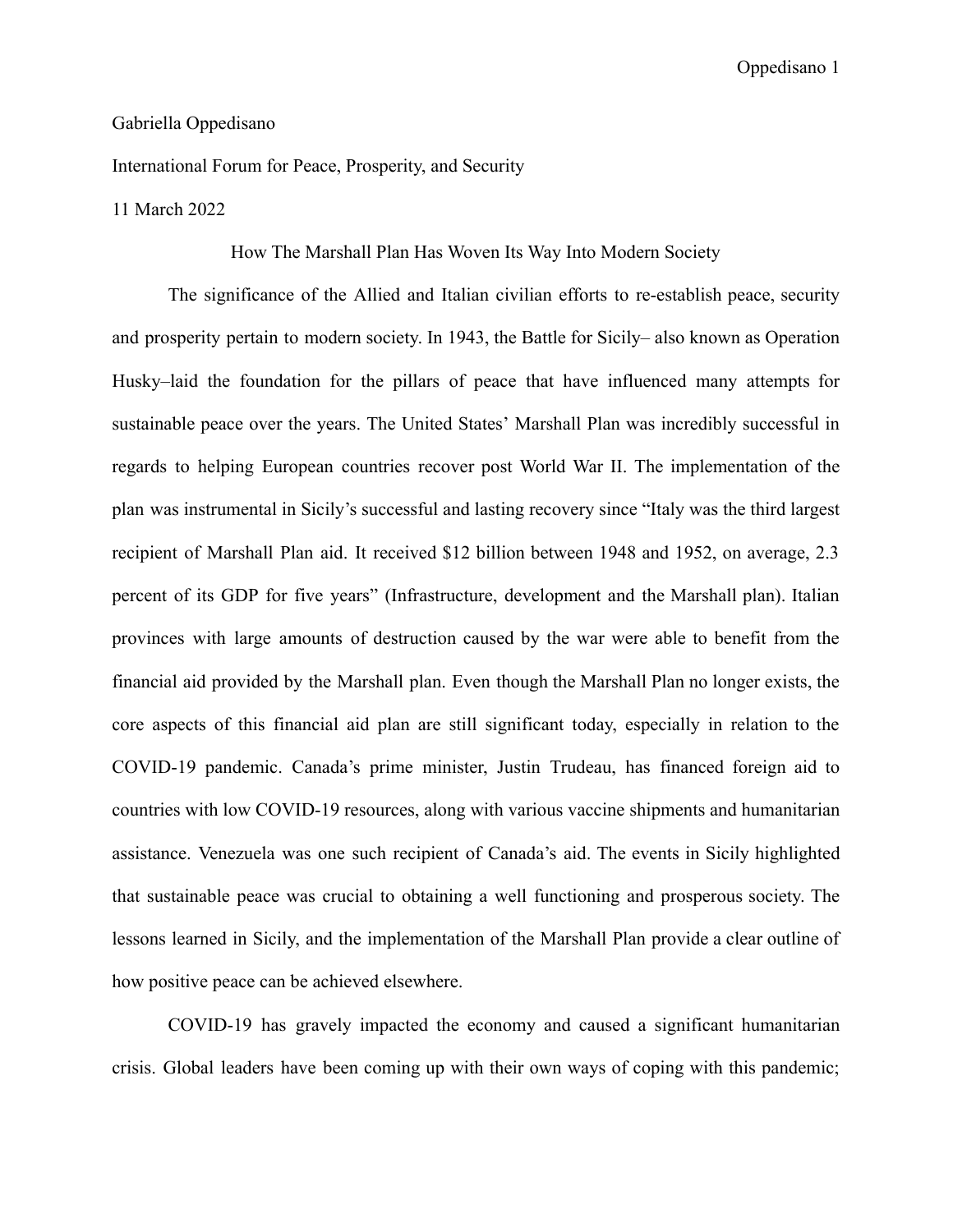however, Canada's prime minister, Justin Trudeau, has taken a few pages from George C. Marshall's plan, and has aided foreign countries with low COVID-19 resources. To date, Canada has generated more than \$2.6 billion in international assistance. To break down the distribution of this money: over \$1.3 billion has been used to purchase COVID-19 tools, such as tests and treatment equipment, furthering accessibility to these resources to foreign countries. Over \$740 million has been used to fund humanitarian and development assistance in response to urgency stemming from the pandemic. Lastly, \$541 million has been contributed to insure that developing countries are funded and are able to have their needs met throughout the pandemic (Government of Canada, COVID-19). Some may believe that these positive aspects of the Marshall plan that Trudeau has implemented in our modern society do not contribute to sustainable peace. Everyone is entitled to their own opinion, however to reiterate one of the most important pillars of positive peace: good relations with neighbours is crucial. By mobilizing a large sum of money to distribute to various countries in need during the pandemic, Trudeau is keeping Canada in good relations with its neighbours, like the United States did with the European countries post World War II.

Trudeau has also donated numerous COVID-19 vaccine doses on Canada's behalf. Over 13.8 million surplus vaccine doses have been delivered through the COVAX Facility as of February 16, 2022.(Canada's international vaccine donations). The COVAX facility being, a worldwide initiative taken to grant more access to COVID-19 vaccines, which is led by GAVI vaccine alliance, the Coalition for Epidemic Preparedness Innovations, and the World Health Organization. The countries that have benefited most from Canada's vaccine donations are: Bangladesh with 2,203,100 doses donated, Uganda with 1,904,140 doses and Mozambique with 1,168,800 doses. The Pan American Health Organization (PAHO) has been provided \$50 million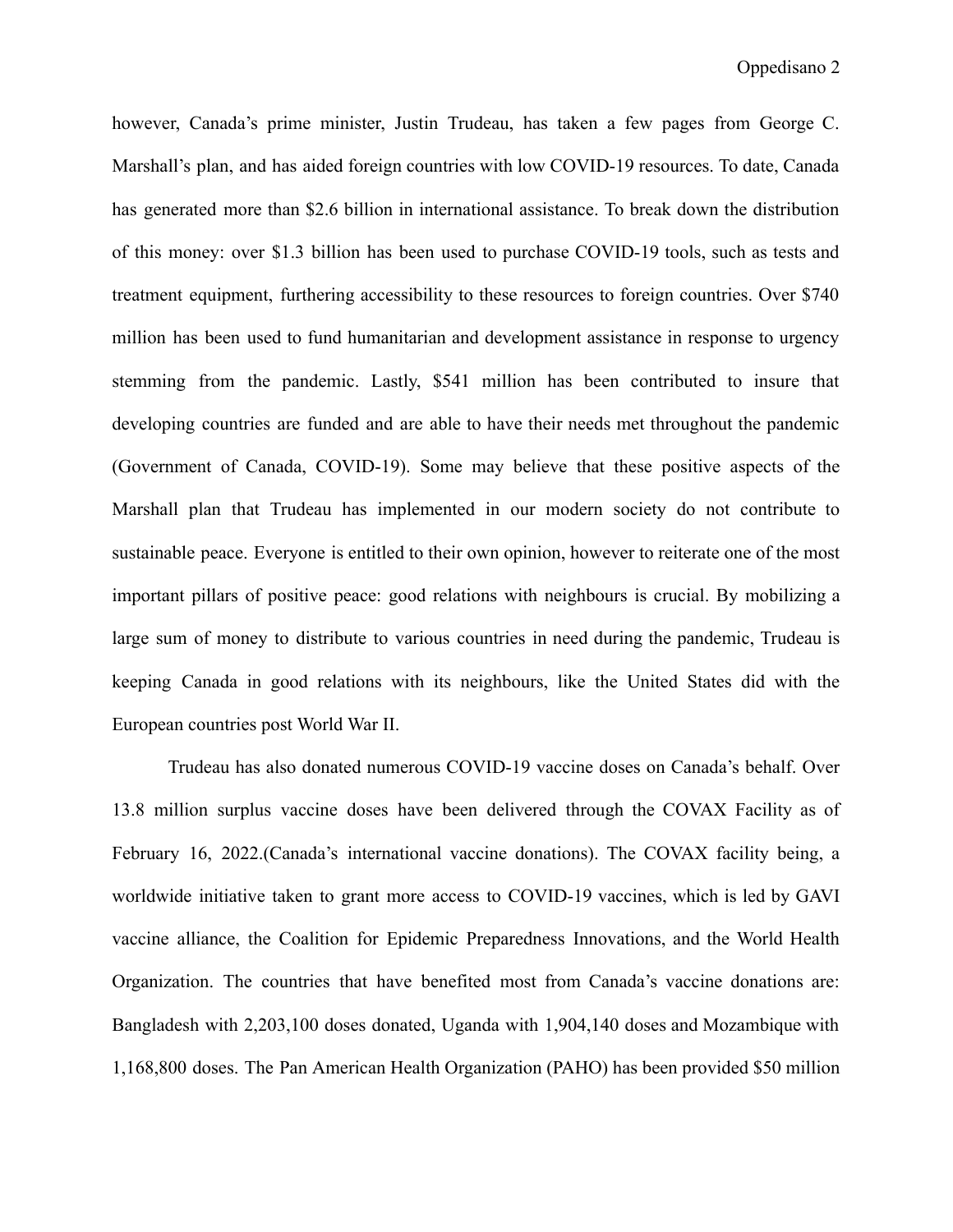by the Canadian government to support efforts and introduce COVID-19 vaccines to those living in vulnerable situations across the Caribbean and Latin America. This also includes at-risk Venezuelan migrants, and disadvantaged populations"(Canada's international vaccine donations). The PAHO focuses on improving the health and overall quality of life for their population in the Americas.

In relation to Venezuela, the Venezuela crisis has been an issue of concern for many. When former president, Hugo Chávez passed away in 2013, his right-hand man, Nicolás Maduro became Venezuela's president. However, Maduro has since led the country to economic ruin; "shortages of basic supplies became widespread, prompting more than 5.6 million people to leave" (Venezuela crisis in 300 words). In 2018, Maduro's re-election was said to have been rigged and "National Assembly leader, Juan Guaidó labelled Mr Maduro a "usurper" and declared himself interim president in January 2019" (Venezuela crisis in 300 words). Since then, many countries have taken sides, Maduro v.s Guaidó; including Canada, who have sided with Guaidó. To respond to the impacts of the Venezuela crisis in Venezuela itself and in host countries of the Caribbean region and Latin America, Canada has committed over \$86 million in international assistance. In order to aid those who've been affected by this crisis, over \$38 million in gender-responsive humanitarian assistance funding to meet their immediate needs. (Canada and the Venezuela crisis).

To conclude, in order to obtain sustainable peace, the pillars for positive peace should be followed. Good relations with neighbours is one of the most important pillars as demonstrated in World War II with the Marshall plan, as well as Canada's COVID-19 and humanitarian assistance response. This includes foreign aid to countries with low COVID-19 tests and equipment, vaccine doses delivered through the COVAX facility, and financial assistance to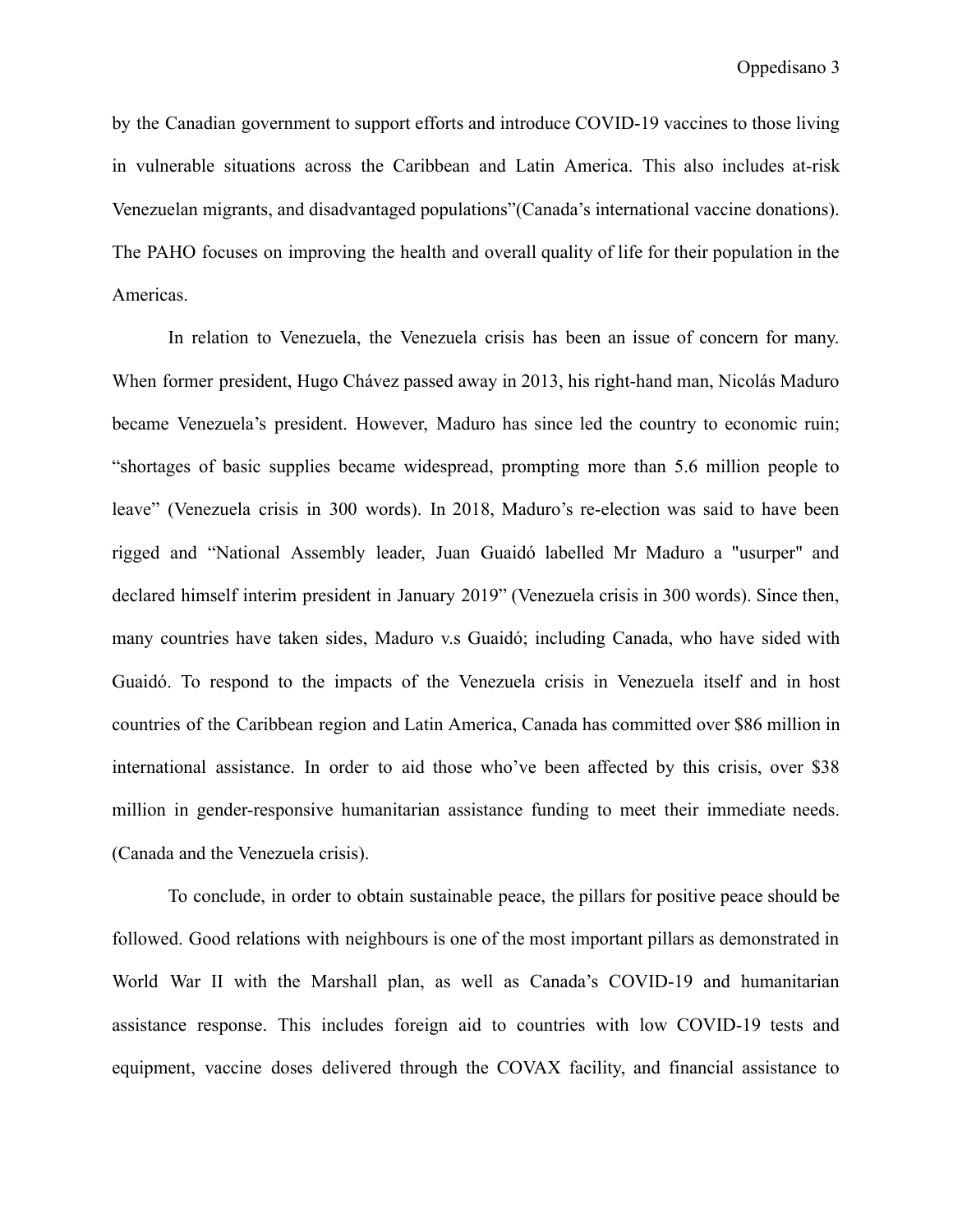Venezuela throughout the crisis. Moreover, with all of these structures put into place, it is very easy to follow the pillars of positive peace, and we no longer have to resort to violence. Ultimately, it is the leader that decides how it wants to lead its country, and if they choose peace or violence. Thinking of Russia's president, Vladimir Putin and his decision to wage war on Ukraine. President Putin was not keeping the ideation of sustainable peace in mind when he chose violence against Ukraine.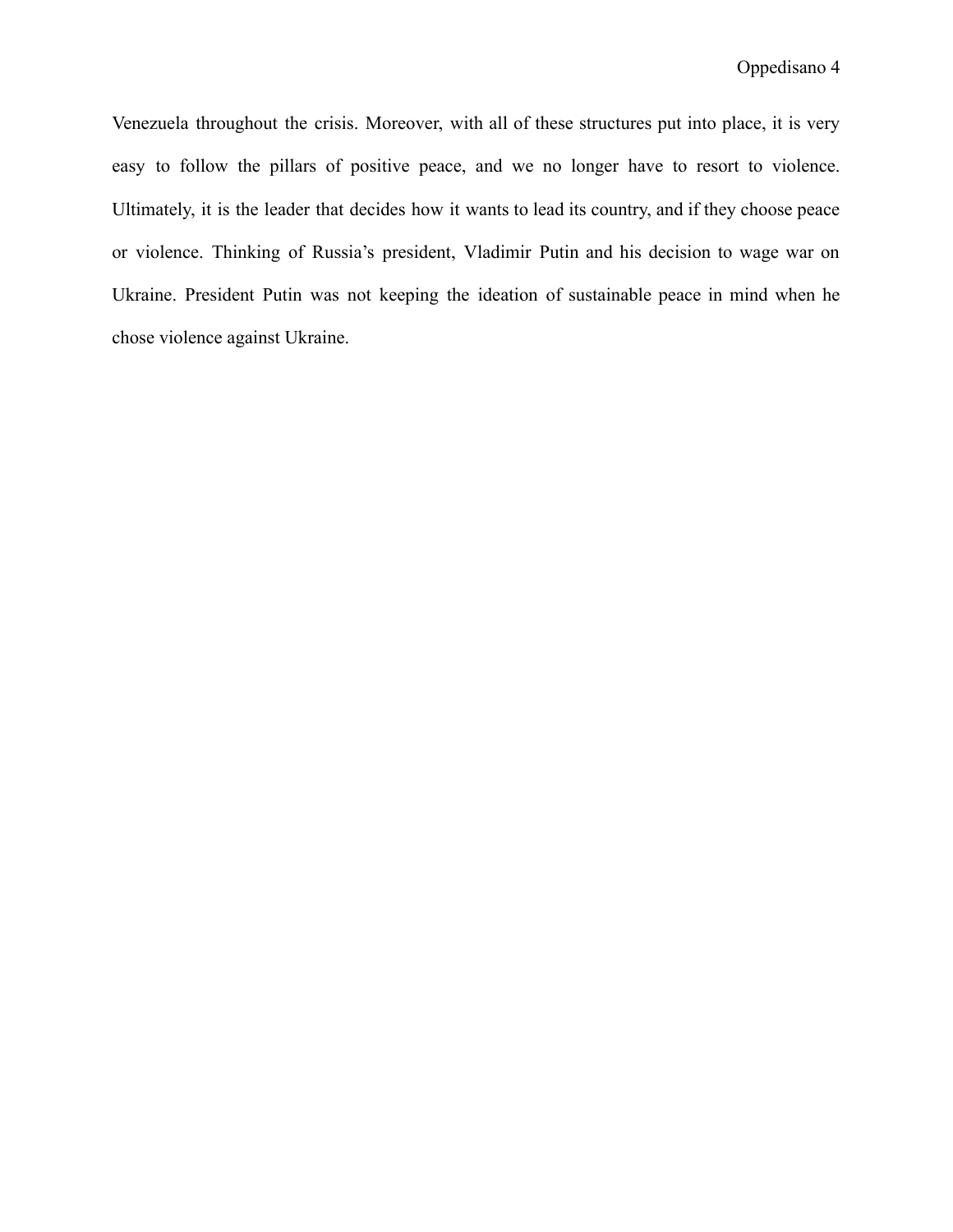## Works Cited

Bianchi, Nicola, and Michela Giorcelli. "The Role of the Marshall Plan in the

Italian Post-WWII Recovery." 27 Feb. 2018,

https://events.barcelonagse.eu/live/files/2414-michelagiorcelli60927pdf.

"Bria 20 3 a the Marshall Plan for Rebuilding Western Europe."

*Constitutional Rights Foundation*,

www.crf-usa.org//bill-of-rights-in-action/bria-20-3-a-the-marshall-plan-for-rebuilding-we stern-europe.html.

"Canada's aid and development assistance in response to the COVID-19

pandemic." *Government of Canada,*

https://www.international.gc.ca/world-monde/issues\_development-enjeux\_developpemen t/global health-sante mondiale/response-covid-19 reponse.aspx?lang=eng.

"Canada and the Venezuela crisis" *Government of Canada,*

https://www.international.gc.ca/world-monde/issues\_development-enjeux\_developpemen t/response\_conflict-reponse\_conflits/crisis-crises/venezuela.aspx?lang=eng.

"Canada's international vaccine donations." *Government of Canada,*

https://www.international.gc.ca/world-monde/issues\_development-enjeux\_developpemen t/global health-sante mondiale/vaccine donations-dons vaccins.aspx?lang=eng.

Edwards, Catherine. "Five Things You Should Know about Italy's Republic

Day." *The Local Italy*, The Local, 2 June 2020,

www.thelocal.it/20200602/five-things-you-should-know-about-italys-republic-day/.

"Marshall Plan: European-United States history." *Encyclopedia Britannica,*